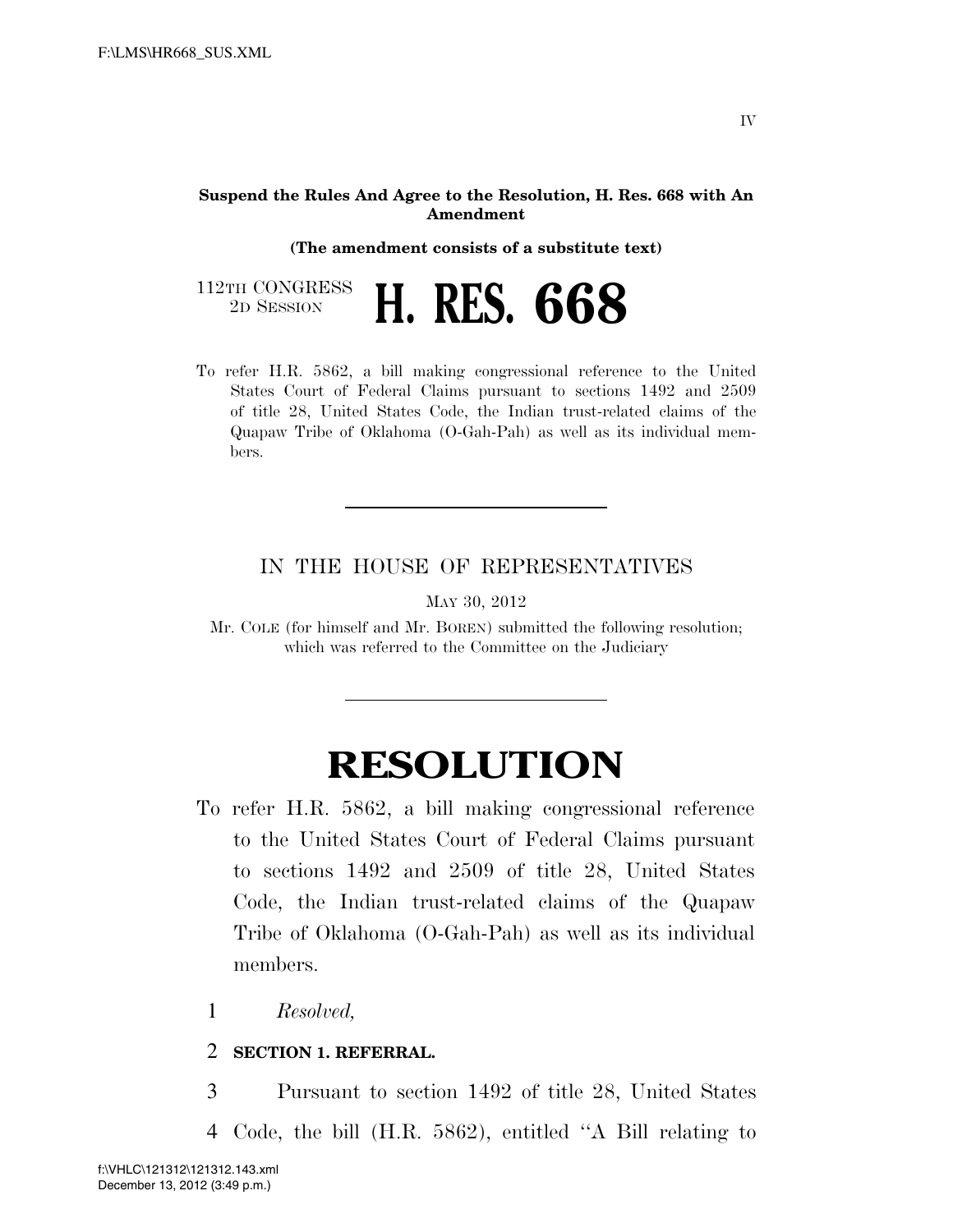F:\LMS\HR668\_SUS.XML

 members of the Quapaw Tribe of Oklahoma (O-Gah- Pah),'' now pending in the House of Representatives, is referred to the chief judge of the United States Court of Federal Claims for a determination as to whether the Tribe and its members have Indian trust-related legal or equitable claims against the United States other than the legal claims that are pending in the Court of Federal Claims on the date of enactment of this resolution.

### **SEC. 2. PROCEEDING AND REPORT.**

Upon receipt of the bill, the chief judge shall—

 (1) proceed according to the provisions of sec- tions 1492 and 2509 of title 28, United States Code, notwithstanding the bar of any statute of limita-tions; and

 (2) report back to the House of Representa-16 tives, at the earliest practicable date, providing—

 (A) findings of fact and conclusions of law that are sufficient to inform the Congress of the nature, extent, and character of the Indian- trust related claims of the Quapaw Tribe of Oklahoma and its tribal members for compensa- tion as legal or equitable claims against the United States other than the legal claims that are pending in the Court of Federal Claims on the date of enactment of this resolution; and